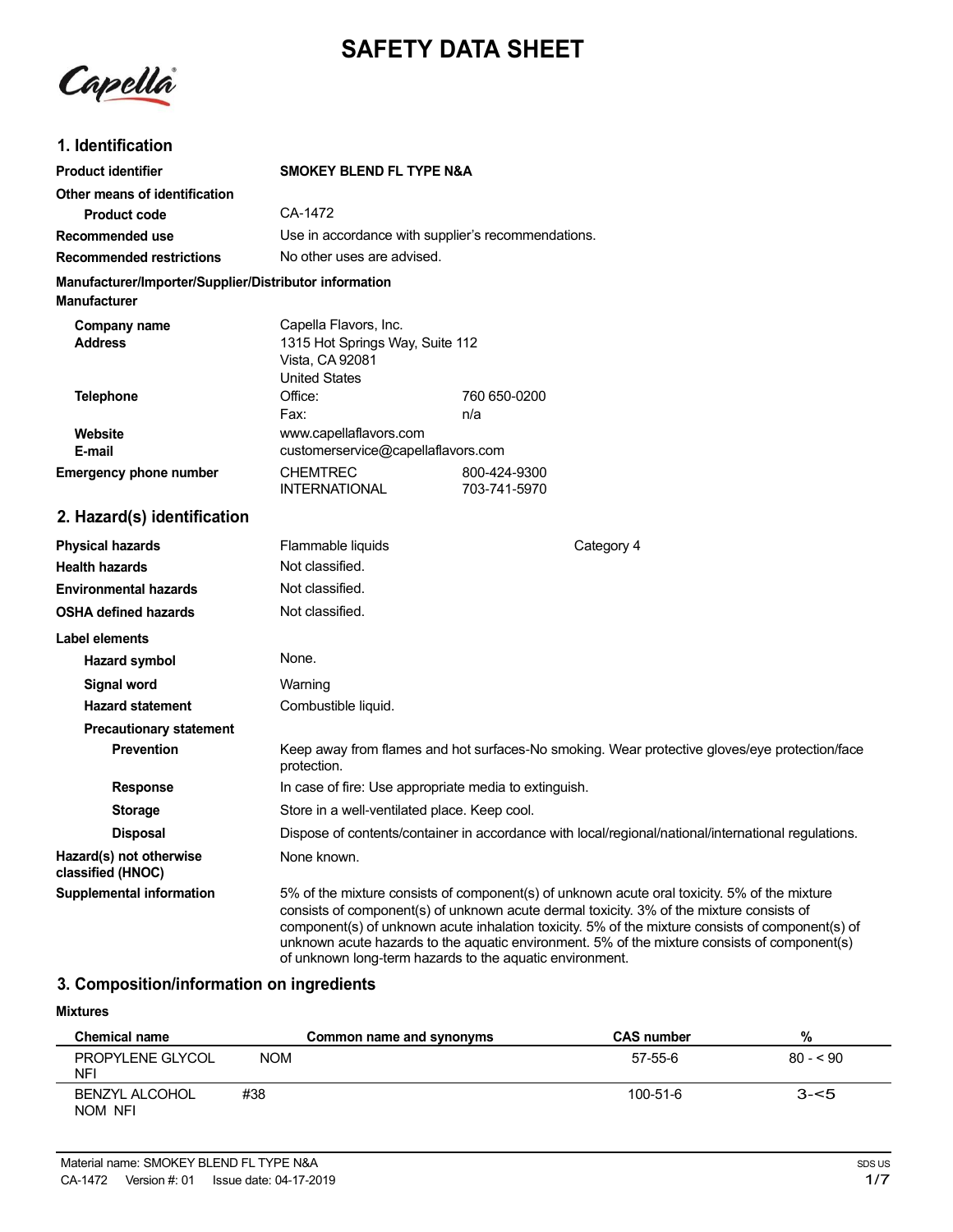| <b>Chemical name</b>                                                         | Common name and synonyms                                                                                                                                                                                                                                                                                                                                                                                                     | <b>CAS number</b> | $\%$     |
|------------------------------------------------------------------------------|------------------------------------------------------------------------------------------------------------------------------------------------------------------------------------------------------------------------------------------------------------------------------------------------------------------------------------------------------------------------------------------------------------------------------|-------------------|----------|
| ETHYL ALCOHOL 190 PROOF<br>CANE IP NON GMO                                   | ETHYLALCOHOL 64-17-5                                                                                                                                                                                                                                                                                                                                                                                                         |                   | $3 - 5$  |
| Other components below reportable levels                                     |                                                                                                                                                                                                                                                                                                                                                                                                                              |                   | $5 - 10$ |
|                                                                              | *Designates that a specific chemical identity and/or percentage of composition has been withheld as a trade secret.                                                                                                                                                                                                                                                                                                          |                   |          |
| 4. First-aid measures                                                        |                                                                                                                                                                                                                                                                                                                                                                                                                              |                   |          |
| <b>Inhalation</b>                                                            | Move to fresh air. Call a physician if symptoms develop or persist.                                                                                                                                                                                                                                                                                                                                                          |                   |          |
| <b>Skin contact</b>                                                          | Wash off with soap and water. Get medical attention if irritation develops and persists.                                                                                                                                                                                                                                                                                                                                     |                   |          |
| Eye contact                                                                  | Rinse with water. Get medical attention if irritation develops and persists.                                                                                                                                                                                                                                                                                                                                                 |                   |          |
| Ingestion                                                                    | Rinse mouth. Get medical attention if symptoms occur.                                                                                                                                                                                                                                                                                                                                                                        |                   |          |
| <b>Most important</b><br>symptoms/effects, acute and<br>delayed              | Direct contact with eyes may cause temporary irritation.                                                                                                                                                                                                                                                                                                                                                                     |                   |          |
| Indication of immediate<br>medical attention and special<br>treatment needed | Provide general supportive measures and treat symptomatically.                                                                                                                                                                                                                                                                                                                                                               |                   |          |
| <b>General information</b>                                                   | Ensure that medical personnel are aware of the material(s) involved, and take precautions to<br>protect themselves.                                                                                                                                                                                                                                                                                                          |                   |          |
| 5. Fire-fighting measures                                                    |                                                                                                                                                                                                                                                                                                                                                                                                                              |                   |          |
| Suitable extinguishing media                                                 | Water fog. Alcohol resistant foam. Dry chemical powder. Carbon dioxide (CO2).                                                                                                                                                                                                                                                                                                                                                |                   |          |
| Unsuitable extinguishing<br>media                                            | Do not use water jet as an extinguisher, as this will spread the fire.                                                                                                                                                                                                                                                                                                                                                       |                   |          |
| Specific hazards arising from<br>the chemical                                | The product is combustible, and heating may generate vapors which may form explosive vapor/air<br>mixtures. During fire, gases hazardous to health may be formed.                                                                                                                                                                                                                                                            |                   |          |
| Special protective equipment<br>and precautions for firefighters             | Self-contained breathing apparatus and full protective clothing must be worn in case of fire.                                                                                                                                                                                                                                                                                                                                |                   |          |
| <b>Fire fighting</b><br>equipment/instructions                               | In case of fire and/or explosion do not breathe fumes. Move containers from fire area if you can do<br>so without risk.                                                                                                                                                                                                                                                                                                      |                   |          |
| <b>Specific methods</b>                                                      | Use standard firefighting procedures and consider the hazards of other involved materials.                                                                                                                                                                                                                                                                                                                                   |                   |          |
| <b>General fire hazards</b>                                                  | Combustible liquid.                                                                                                                                                                                                                                                                                                                                                                                                          |                   |          |
| 6. Accidental release measures                                               |                                                                                                                                                                                                                                                                                                                                                                                                                              |                   |          |
| Personal precautions,<br>protective equipment and<br>emergency procedures    | Keep unnecessary personnel away. Keep people away from and upwind of spill/leak. Eliminate all<br>ignition sources (no smoking, flares, sparks, or flames in immediate area). Wear appropriate<br>protective equipment and clothing during clean-up. Ensure adequate ventilation. Local authorities<br>should be advised if significant spillages cannot be contained. For personal protection, see section<br>8 of the SDS. |                   |          |
| <b>Methods and materials for</b><br>containment and cleaning up              | Use water spray to reduce vapors or divert vapor cloud drift. Eliminate all ignition sources (no<br>smoking, flares, sparks, or flames in immediate area). Keep combustibles (wood, paper, oil, etc.)<br>away from spilled material.                                                                                                                                                                                         |                   |          |
|                                                                              | Large Spills: Stop the flow of material, if this is without risk. Dike the spilled material, where this is<br>possible. Use a non-combustible material like vermiculite, sand or earth to soak up the product<br>and place into a container for later disposal. Following product recovery, flush area with water.                                                                                                           |                   |          |
|                                                                              | Small Spills: Absorb with earth, sand or other non-combustible material and transfer to containers<br>for later disposal. Clean surface thoroughly to remove residual contamination.                                                                                                                                                                                                                                         |                   |          |
|                                                                              | Never return spills to original containers for re-use. For waste disposal, see section 13 of the SDS.                                                                                                                                                                                                                                                                                                                        |                   |          |
| <b>Environmental precautions</b>                                             | Avoid discharge into drains, water courses or onto the ground.                                                                                                                                                                                                                                                                                                                                                               |                   |          |
| 7. Handling and storage                                                      |                                                                                                                                                                                                                                                                                                                                                                                                                              |                   |          |
| Precautions for safe handling                                                | Keep away from open flames, hot surfaces and sources of ignition. When using do not smoke.                                                                                                                                                                                                                                                                                                                                   |                   |          |
|                                                                              | Avoid prolonged exposure. Provide adequate ventilation. Wear appropriate personal protective<br>equipment. Observe good industrial hygiene practices.                                                                                                                                                                                                                                                                        |                   |          |
| Conditions for safe storage,<br>including any incompatibilities              | Keep away from heat, sparks and open flame. Store in a cool, dry place out of direct sunlight.<br>Store in tightly closed container. Store in a well-ventilated place. Keep in an area equipped with<br>sprinklers. Store away from incompatible materials (see Section 10 of the SDS).                                                                                                                                      |                   |          |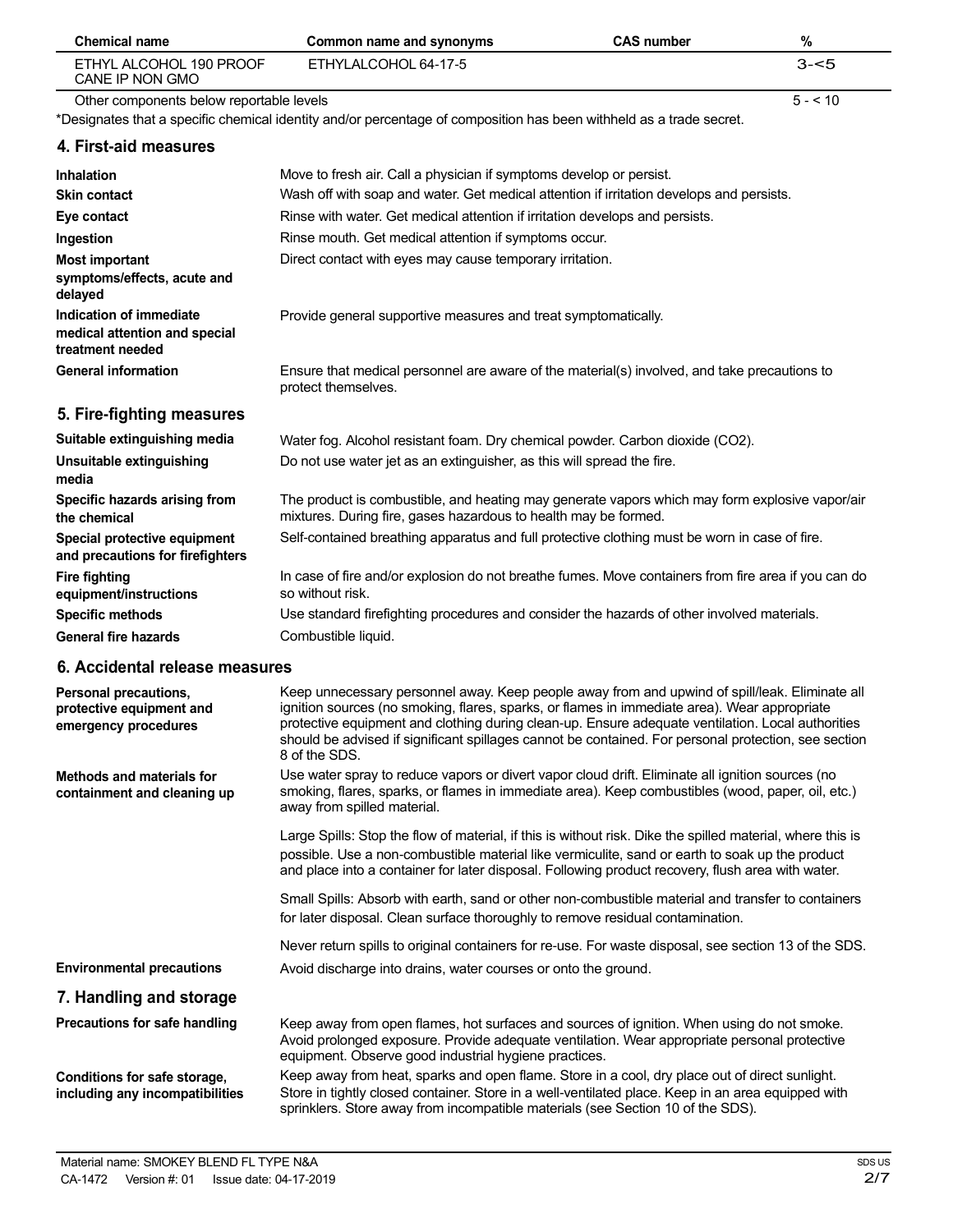# **8. Exposure controls/personal protection**

#### **Occupational exposure limits**

The following constituents are the only constituents of the product which have a PEL, TLV or other recommended exposure limit. At this time, the other constituents have no known exposure limits.

|                                                             | US. OSHA Table Z-1 Limits for Air Contaminants (29 CFR 1910.1000)                                                                                                                                                                                                                                                                                                  |              |          |
|-------------------------------------------------------------|--------------------------------------------------------------------------------------------------------------------------------------------------------------------------------------------------------------------------------------------------------------------------------------------------------------------------------------------------------------------|--------------|----------|
| <b>Components</b>                                           | Type                                                                                                                                                                                                                                                                                                                                                               | <b>Value</b> |          |
| ETHYL ALCOHOL 190<br>PROOF CANE IP NON<br>GMO (CAS 64-17-5) | <b>PEL</b>                                                                                                                                                                                                                                                                                                                                                         | 1900 mg/m3   |          |
|                                                             |                                                                                                                                                                                                                                                                                                                                                                    | 1000 ppm     |          |
| US. ACGIH Threshold Limit Values                            |                                                                                                                                                                                                                                                                                                                                                                    |              |          |
| <b>Components</b>                                           | <b>Type</b>                                                                                                                                                                                                                                                                                                                                                        | <b>Value</b> |          |
| ETHYL ALCOHOL 190<br>PROOF CANE IP NON<br>GMO (CAS 64-17-5) | STEL                                                                                                                                                                                                                                                                                                                                                               | 1000 ppm     |          |
| US. NIOSH: Pocket Guide to Chemical Hazards                 |                                                                                                                                                                                                                                                                                                                                                                    |              |          |
| <b>Components</b>                                           | Type                                                                                                                                                                                                                                                                                                                                                               | <b>Value</b> |          |
| ETHYL ALCOHOL 190<br>PROOF CANE IP NON<br>GMO (CAS 64-17-5) | <b>TWA</b>                                                                                                                                                                                                                                                                                                                                                         | 1900 mg/m3   |          |
|                                                             |                                                                                                                                                                                                                                                                                                                                                                    | 1000 ppm     |          |
|                                                             | US. Workplace Environmental Exposure Level (WEEL) Guides                                                                                                                                                                                                                                                                                                           |              |          |
| <b>Components</b>                                           | Type                                                                                                                                                                                                                                                                                                                                                               | <b>Value</b> | Form     |
| <b>BENZYL ALCOHOL</b><br>#38 NOM NFI (CAS<br>$100-51-6$     | <b>TWA</b>                                                                                                                                                                                                                                                                                                                                                         | 44.2 mg/m3   |          |
|                                                             |                                                                                                                                                                                                                                                                                                                                                                    | 10 ppm       |          |
| PROPYLENE GLYCOL<br>NOM NFI (CAS 57-55-6)                   | <b>TWA</b>                                                                                                                                                                                                                                                                                                                                                         | 10 mg/m $3$  | Aerosol. |
| <b>Biological limit values</b>                              | No biological exposure limits noted for the ingredient(s).                                                                                                                                                                                                                                                                                                         |              |          |
| Appropriate engineering<br>controls                         | Good general ventilation should be used. Ventilation rates should be matched to conditions. If<br>applicable, use process enclosures, local exhaust ventilation, or other engineering controls to<br>maintain airborne levels below recommended exposure limits. If exposure limits have not been<br>established, maintain airborne levels to an acceptable level. |              |          |
|                                                             | Individual protection measures, such as personal protective equipment                                                                                                                                                                                                                                                                                              |              |          |
| <b>Eye/face protection</b>                                  | Wear safety glasses with side shields (or goggles).                                                                                                                                                                                                                                                                                                                |              |          |
| <b>Skin protection</b>                                      |                                                                                                                                                                                                                                                                                                                                                                    |              |          |
| <b>Hand protection</b>                                      | Wear appropriate chemical resistant gloves.                                                                                                                                                                                                                                                                                                                        |              |          |
| Other                                                       | Wear appropriate chemical resistant clothing.                                                                                                                                                                                                                                                                                                                      |              |          |
| <b>Respiratory protection</b>                               | If engineering controls do not maintain airborne concentrations below recommended exposure<br>limits (where applicable) or to an acceptable level (in countries where exposure limits have not<br>been established), an approved respirator must be worn.                                                                                                          |              |          |
| <b>Thermal hazards</b>                                      | Wear appropriate thermal protective clothing, when necessary.                                                                                                                                                                                                                                                                                                      |              |          |
| <b>General hygiene</b><br>considerations                    | When using do not smoke. Always observe good personal hygiene measures, such as washing<br>after handling the material and before eating, drinking, and/or smoking. Routinely wash work<br>clothing and protective equipment to remove contaminants.                                                                                                               |              |          |
| 9. Physical and chemical properties                         |                                                                                                                                                                                                                                                                                                                                                                    |              |          |
| Appearance                                                  |                                                                                                                                                                                                                                                                                                                                                                    |              |          |
| <b>Physical state</b>                                       | Liquid.                                                                                                                                                                                                                                                                                                                                                            |              |          |
|                                                             |                                                                                                                                                                                                                                                                                                                                                                    |              |          |

| Liyulu.        |
|----------------|
| Liquid.        |
| Not available. |
| Not available. |
| Not available. |
|                |
|                |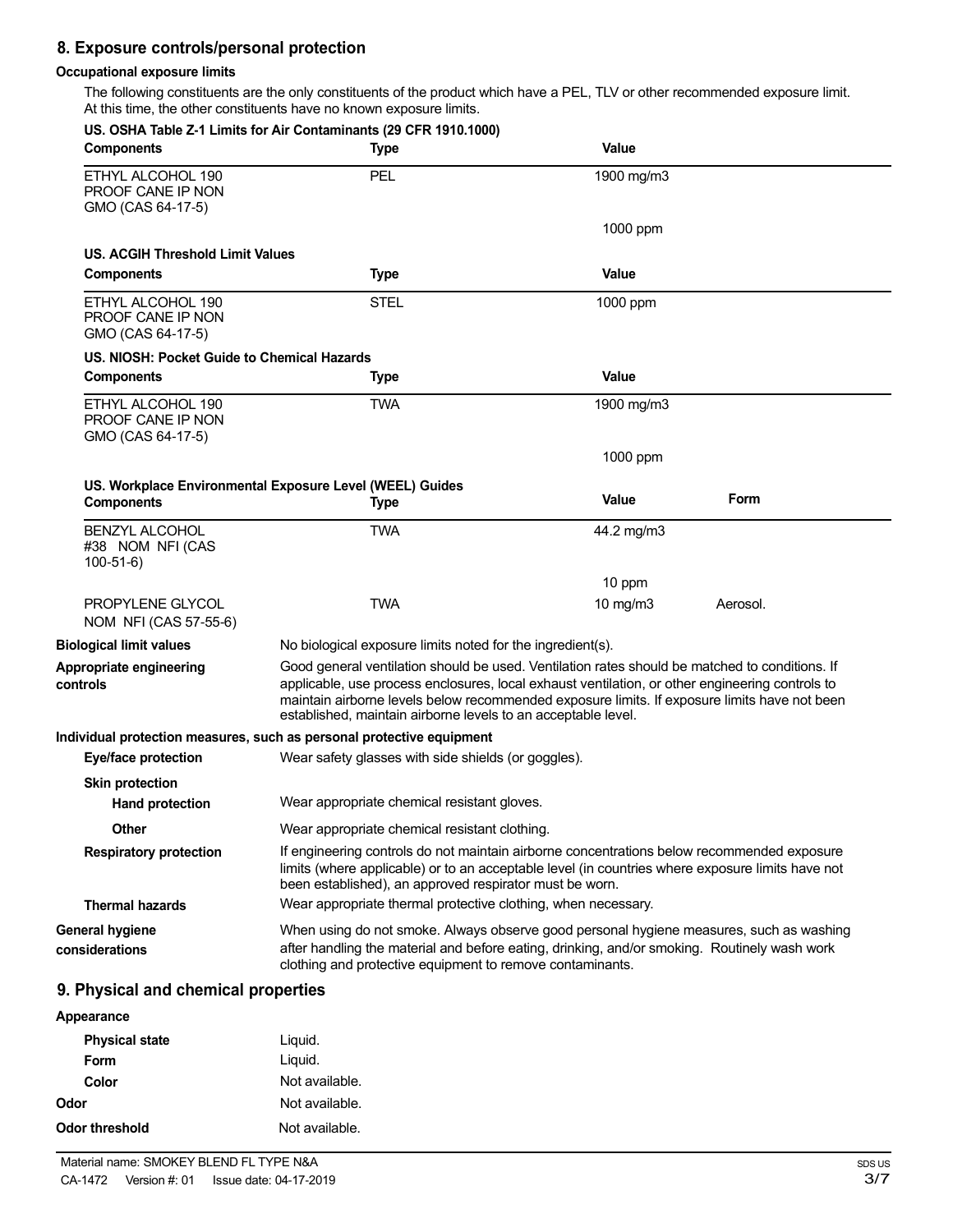| рH                                                | Not available.                                                                                                                                                           |
|---------------------------------------------------|--------------------------------------------------------------------------------------------------------------------------------------------------------------------------|
| Melting point/freezing point                      | -74.2 $\degree$ F (-59 $\degree$ C) estimated                                                                                                                            |
| Initial boiling point and boiling<br>range        | 370.76 °F (188.2 °C) estimated                                                                                                                                           |
| <b>Flash point</b>                                | 155.8 °F (68.8 °C) Closed Cup                                                                                                                                            |
| <b>Evaporation rate</b>                           | Not available.                                                                                                                                                           |
| Flammability (solid, gas)                         | Not applicable.                                                                                                                                                          |
| Upper/lower flammability or explosive limits      |                                                                                                                                                                          |
| <b>Flammability limit - lower</b><br>(%)          | Not available.                                                                                                                                                           |
| <b>Flammability limit - upper</b><br>(%)          | Not available.                                                                                                                                                           |
| Explosive limit - lower (%)                       | Not available.                                                                                                                                                           |
| Explosive limit - upper (%)                       | Not available.                                                                                                                                                           |
| Vapor pressure                                    | 0.17 hPa estimated                                                                                                                                                       |
| Vapor density                                     | Not available.                                                                                                                                                           |
| <b>Relative density</b>                           | Not available.                                                                                                                                                           |
| Solubility(ies)                                   |                                                                                                                                                                          |
| Solubility (water)                                | Not available.                                                                                                                                                           |
| <b>Partition coefficient</b><br>(n-octanol/water) | Not available.                                                                                                                                                           |
| <b>Auto-ignition temperature</b>                  | 700 °F (371.11 °C) estimated                                                                                                                                             |
| <b>Decomposition temperature</b>                  | Not available.                                                                                                                                                           |
| <b>Viscosity</b>                                  | Not available.                                                                                                                                                           |
| <b>Other information</b>                          |                                                                                                                                                                          |
| <b>Explosive properties</b>                       | Not explosive.                                                                                                                                                           |
| <b>Flammability class</b>                         | Combustible IIIA estimated                                                                                                                                               |
| <b>Oxidizing properties</b>                       | Not oxidizing.                                                                                                                                                           |
| <b>Refractive index</b>                           | $1.1415 - 1.445$                                                                                                                                                         |
| <b>Specific gravity</b>                           | $1.01 - 1.04$                                                                                                                                                            |
| 10. Stability and reactivity                      |                                                                                                                                                                          |
| Reactivity                                        | The product is stable and non-reactive under normal conditions of use, storage and transport.                                                                            |
| <b>Chemical stability</b>                         | Material is stable under normal conditions.                                                                                                                              |
| Possibility of hazardous<br>reactions             | No dangerous reaction known under conditions of normal use.                                                                                                              |
| <b>Conditions to avoid</b>                        | Keep away from heat, hot surfaces, sparks, open flames and other ignition sources. Avoid<br>temperatures exceeding the flash point. Contact with incompatible materials. |
| Incompatible materials                            | Strong oxidizing agents.                                                                                                                                                 |
| <b>Hazardous decomposition</b><br>products        | No hazardous decomposition products are known.                                                                                                                           |
| 11. Toxicological information                     |                                                                                                                                                                          |
| Information on likely routes of exposure          |                                                                                                                                                                          |
| Inhalation                                        | Prolonged inhalation may be harmful.                                                                                                                                     |
| <b>Skin contact</b>                               | No adverse effects due to skin contact are expected.                                                                                                                     |
| Eye contact                                       | Direct contact with eyes may cause temporary irritation.                                                                                                                 |
| Ingestion                                         | Expected to be a low ingestion hazard.                                                                                                                                   |
| Symptoms related to the                           | Direct contact with eyes may cause temporary irritation.                                                                                                                 |

**physical, chemical and toxicological characteristics**

# **Information on toxicological effects**

### Acute **toxicity Not known.**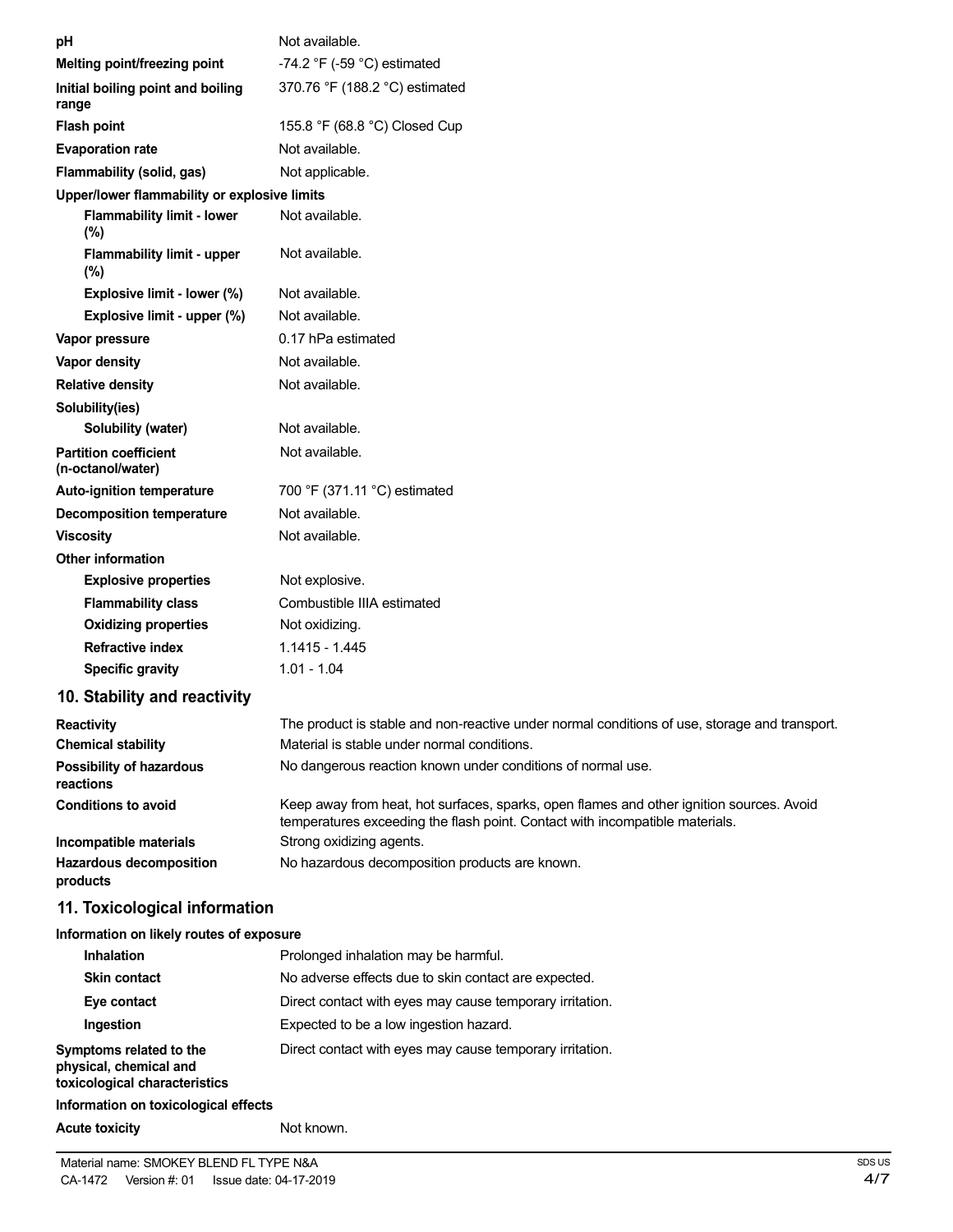| <b>Components</b>                                           | <b>Species</b>                                                                                                                                                                                                         | <b>Test Results</b> |
|-------------------------------------------------------------|------------------------------------------------------------------------------------------------------------------------------------------------------------------------------------------------------------------------|---------------------|
| <b>BENZYL ALCOHOL</b>                                       | #38 NOM NFI (CAS 100-51-6)                                                                                                                                                                                             |                     |
| <u>Acute</u>                                                |                                                                                                                                                                                                                        |                     |
| Oral                                                        |                                                                                                                                                                                                                        |                     |
| LD <sub>50</sub>                                            | Rat                                                                                                                                                                                                                    | 1230 - 3100 mg/kg   |
| Skin corrosion/irritation                                   | Prolonged skin contact may cause temporary irritation.                                                                                                                                                                 |                     |
| Serious eye damage/eye<br>irritation                        | Direct contact with eyes may cause temporary irritation.                                                                                                                                                               |                     |
| Respiratory or skin sensitization                           |                                                                                                                                                                                                                        |                     |
| <b>Respiratory sensitization</b>                            | Not a respiratory sensitizer.                                                                                                                                                                                          |                     |
| <b>Skin sensitization</b>                                   | This product is not expected to cause skin sensitization.                                                                                                                                                              |                     |
| Germ cell mutagenicity                                      | No data available to indicate product or any components present at greater than 0.1% are<br>mutagenic or genotoxic.                                                                                                    |                     |
| Carcinogenicity                                             | Not classifiable as to carcinogenicity to humans.                                                                                                                                                                      |                     |
| IARC Monographs. Overall Evaluation of Carcinogenicity      |                                                                                                                                                                                                                        |                     |
| Not listed.                                                 |                                                                                                                                                                                                                        |                     |
|                                                             | OSHA Specifically Regulated Substances (29 CFR 1910.1001-1052)                                                                                                                                                         |                     |
| Not regulated.                                              |                                                                                                                                                                                                                        |                     |
| Not listed.                                                 | US. National Toxicology Program (NTP) Report on Carcinogens                                                                                                                                                            |                     |
| <b>Reproductive toxicity</b>                                | Possible reproductive hazard.                                                                                                                                                                                          |                     |
| Specific target organ toxicity -<br>single exposure         | Not classified.                                                                                                                                                                                                        |                     |
| Specific target organ toxicity -<br>repeated exposure       | Not classified.                                                                                                                                                                                                        |                     |
| <b>Aspiration hazard</b>                                    | Not an aspiration hazard.                                                                                                                                                                                              |                     |
| <b>Chronic effects</b>                                      | Prolonged inhalation may be harmful.                                                                                                                                                                                   |                     |
| 12. Ecological information                                  |                                                                                                                                                                                                                        |                     |
| <b>Ecotoxicity</b>                                          | The product is not classified as environmentally hazardous. However, this does not exclude the<br>possibility that large or frequent spills can have a harmful or damaging effect on the environment.                  |                     |
| Persistence and degradability                               | No data is available on the degradability of any ingredients in the mixture.                                                                                                                                           |                     |
| <b>Bioaccumulative potential</b>                            |                                                                                                                                                                                                                        |                     |
| Partition coefficient n-octanol / water (log Kow)           |                                                                                                                                                                                                                        |                     |
| <b>BENZYL ALCOHOL</b>                                       | #38 NOM NFI<br>1.1                                                                                                                                                                                                     |                     |
| ETHYL ALCOHOL 190 PROOF CANE IP NON GMO<br>PROPYLENE GLYCOL | $-0.31$<br>$-0.92$<br>NOM NFI                                                                                                                                                                                          |                     |
| <b>Mobility in soil</b>                                     | No data available.                                                                                                                                                                                                     |                     |
| Other adverse effects                                       | No other adverse environmental effects (e.g. ozone depletion, photochemical ozone creation<br>potential, endocrine disruption, global warming potential) are expected from this component.                             |                     |
| 13. Disposal considerations                                 |                                                                                                                                                                                                                        |                     |
| <b>Disposal instructions</b>                                | Collect and reclaim or dispose in sealed containers at licensed waste disposal site. Dispose of<br>contents/container in accordance with local/regional/national/international regulations.                            |                     |
| Local disposal regulations                                  | Dispose in accordance with all applicable regulations.                                                                                                                                                                 |                     |
| Hazardous waste code                                        | The waste code should be assigned in discussion between the user, the producer and the waste                                                                                                                           |                     |
|                                                             | disposal company.                                                                                                                                                                                                      |                     |
| Waste from residues / unused<br>products                    | Dispose of in accordance with local regulations. Empty containers or liners may retain some<br>product residues. This material and its container must be disposed of in a safe manner (see:<br>Disposal instructions). |                     |
| <b>Contaminated packaging</b>                               | Since emptied containers may retain product residue, follow label warnings even after container is<br>emptied. Empty containers should be taken to an approved waste handling site for recycling or<br>disposal.       |                     |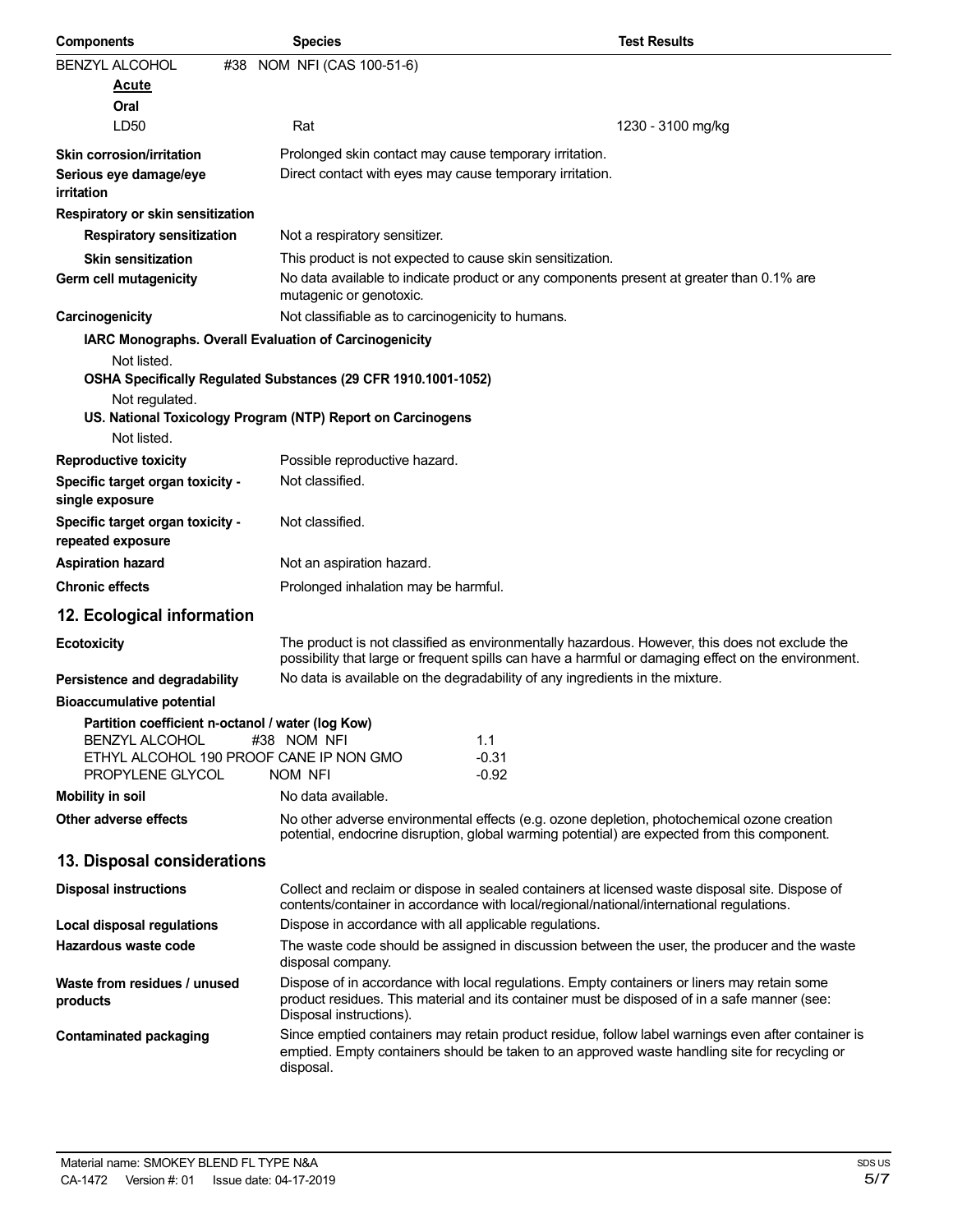# **14. Transport information**

### **DOT**

Not regulated as dangerous goods.

**IATA**

Not regulated as dangerous goods.

#### **IMDG**

Not regulated as dangerous goods.

**Transport in bulk according to Annex II of MARPOL 73/78 and the IBC Code** Not established.

# **15. Regulatory information**

**US federal regulations**

This product is a "Hazardous Chemical" as defined by the OSHA Hazard Communication Standard, 29 CFR 1910.1200.

### **Toxic Substances Control Act (TSCA)**

**TSCA Section 12(b) Export Notification (40 CFR 707, Subpt. D)**

Not regulated.

#### **CERCLA Hazardous Substance List (40 CFR 302.4)**

Not listed.

#### **SARA 304 Emergency release notification**

Not regulated.

**OSHA Specifically Regulated Substances (29 CFR 1910.1001-1052)**

Not regulated.

#### **Superfund Amendments and Reauthorization Act of 1986 (SARA)**

#### **SARA 302 Extremely hazardous substance**

Not listed.

**SARA 311/312 Hazardous** No (Exempt) **chemical**

#### **SARA 313 (TRI reporting)**

Not regulated.

#### **Other federal regulations**

#### **Clean Air Act (CAA) Section 112 Hazardous Air Pollutants (HAPs) List**

Not regulated.

**Clean Air Act (CAA) Section 112(r) Accidental Release Prevention (40 CFR 68.130)**

Not regulated.

**Safe Drinking Water Act** Not regulated.

#### **(SDWA)**

**FEMA Priority Substances Respiratory Health and Safety in the Flavor Manufacturing Workplace**

ETHYL ALCOHOL 190 PROOF CANE IP NON GMO Low priority (CAS 64-17-5)

#### **US state regulations**

#### **California Proposition 65**

California Safe Drinking Water and Toxic Enforcement Act of 1986 (Proposition 65): This material is not known to contain any chemicals currently listed as carcinogens or reproductive toxins. For more information go to www.P65Warnings.ca.gov.

#### **International Inventories**

| Country(s) or region | Inventory name                                                            | On inventory (yes/no)* |
|----------------------|---------------------------------------------------------------------------|------------------------|
| Australia            | Australian Inventory of Chemical Substances (AICS)                        | No                     |
| Canada               | Domestic Substances List (DSL)                                            | No                     |
| Canada               | Non-Domestic Substances List (NDSL)                                       | No                     |
| China                | Inventory of Existing Chemical Substances in China (IECSC)                | No                     |
| Europe               | European Inventory of Existing Commercial Chemical<br>Substances (EINECS) | No                     |
| Europe               | European List of Notified Chemical Substances (ELINCS)                    | No                     |